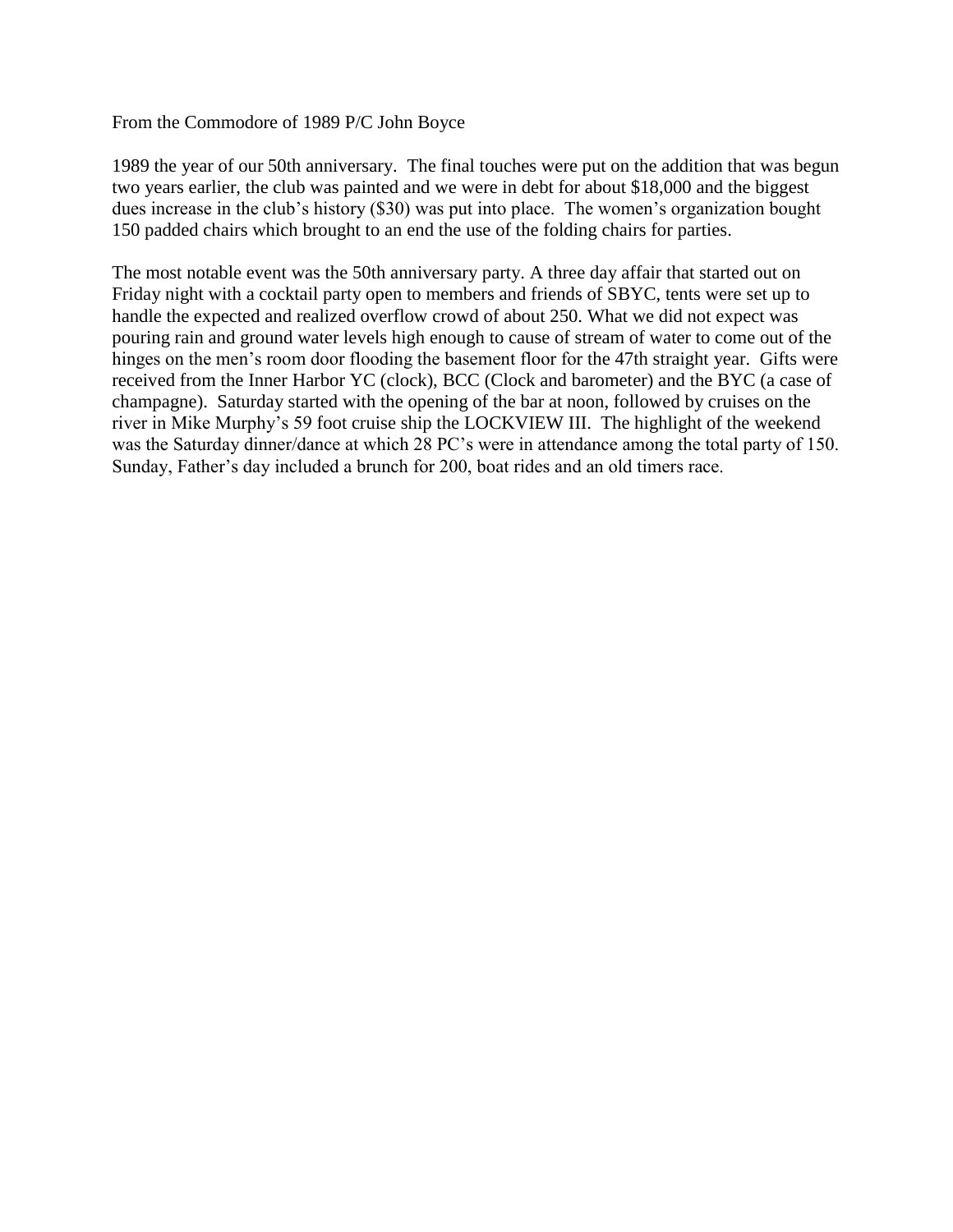From the Commodore of 1992 P/C Ron Gates

My year was full of the same quantity and quality of parties that is a regular stable of Sandy Beach. The primary event/project in 1992 was the removal of the old windows at the front of the club and their replacement with sliding glass doors. Bill Bosworth headed up the project and, as usual, a number of club members were there to tear out the old windows and create the opening where the window company could install the new ones.

I went through my commodore's book and the only other thing that might have been new that year was the "Taste of Sandy Beach" party. I wasn't sure we started that party my Commodore Year or whether it was a preceding year. As you may recall, we had Sandy Beach from WBEN as our guest for that event. At least he was there for the first one and I'm not sure if 1992 was the first one.

From the Commodore of 1993 P/C Lew Smith

Prior to 1992 the riverside of our clubhouse consisted of a series of multi-paned windows and overgrown, unattractive shrubs on the outside. In '92 we embarked on a 3-year program which resulted in the present configuration. P/C Ron Gates removed the old windows and installed the sliding glass doors. The shrubs were removed and cedar steps were installed during my year (1993) and the pavers were put down under the direction of P/C Norm Stocker. Needless to say we were assisted by a number of members headed by P/C Bill Bosworth, P/C Henry Buck, Don Vivier and many others.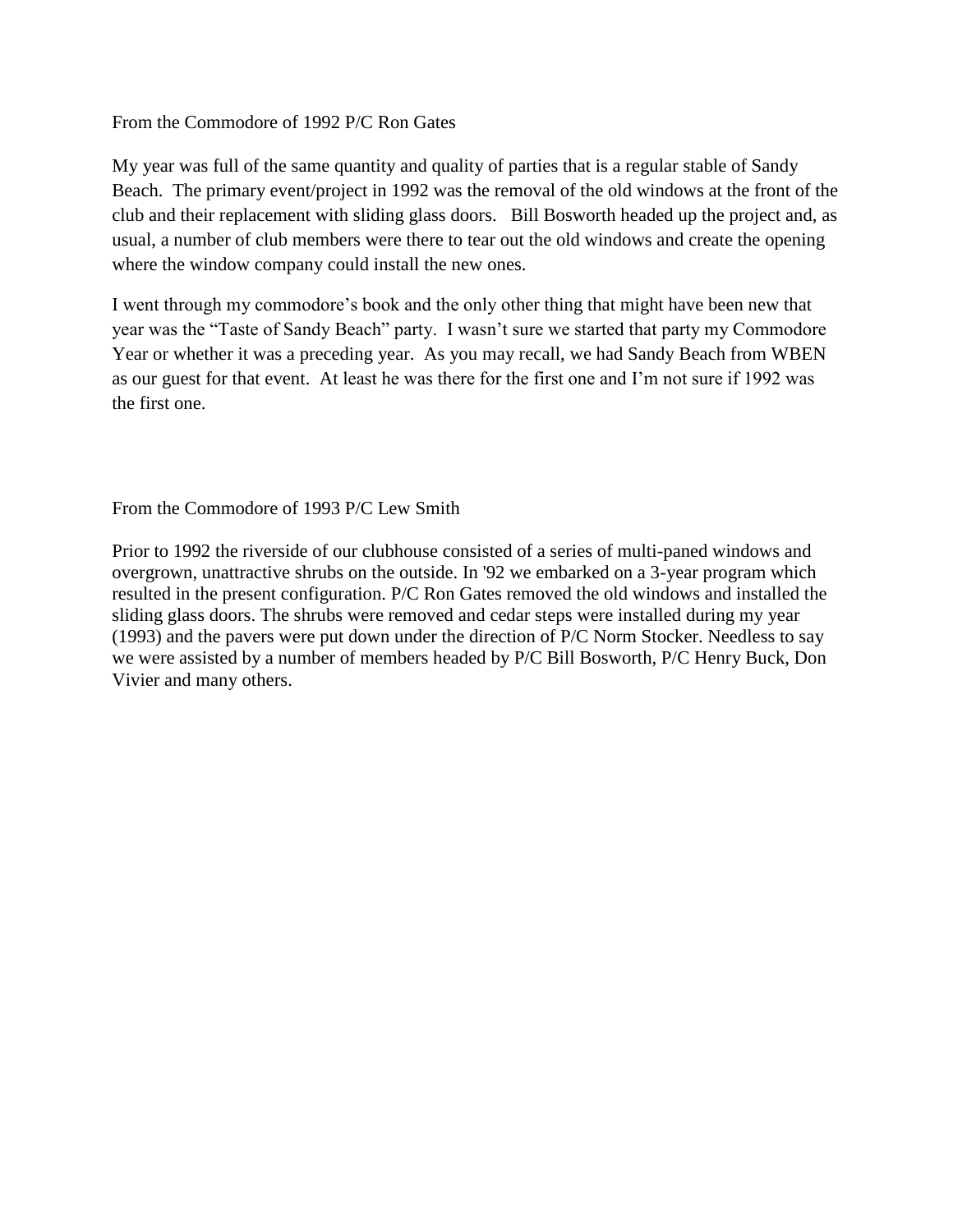From the Commodore of 1994 P/C Norm Stocker

Main project was the siding of the club which was completed in 1994 but with some carryover into 1995. Installation of stone patio New tables for the patio. Water line on the dock. Boulder installed near the flag pole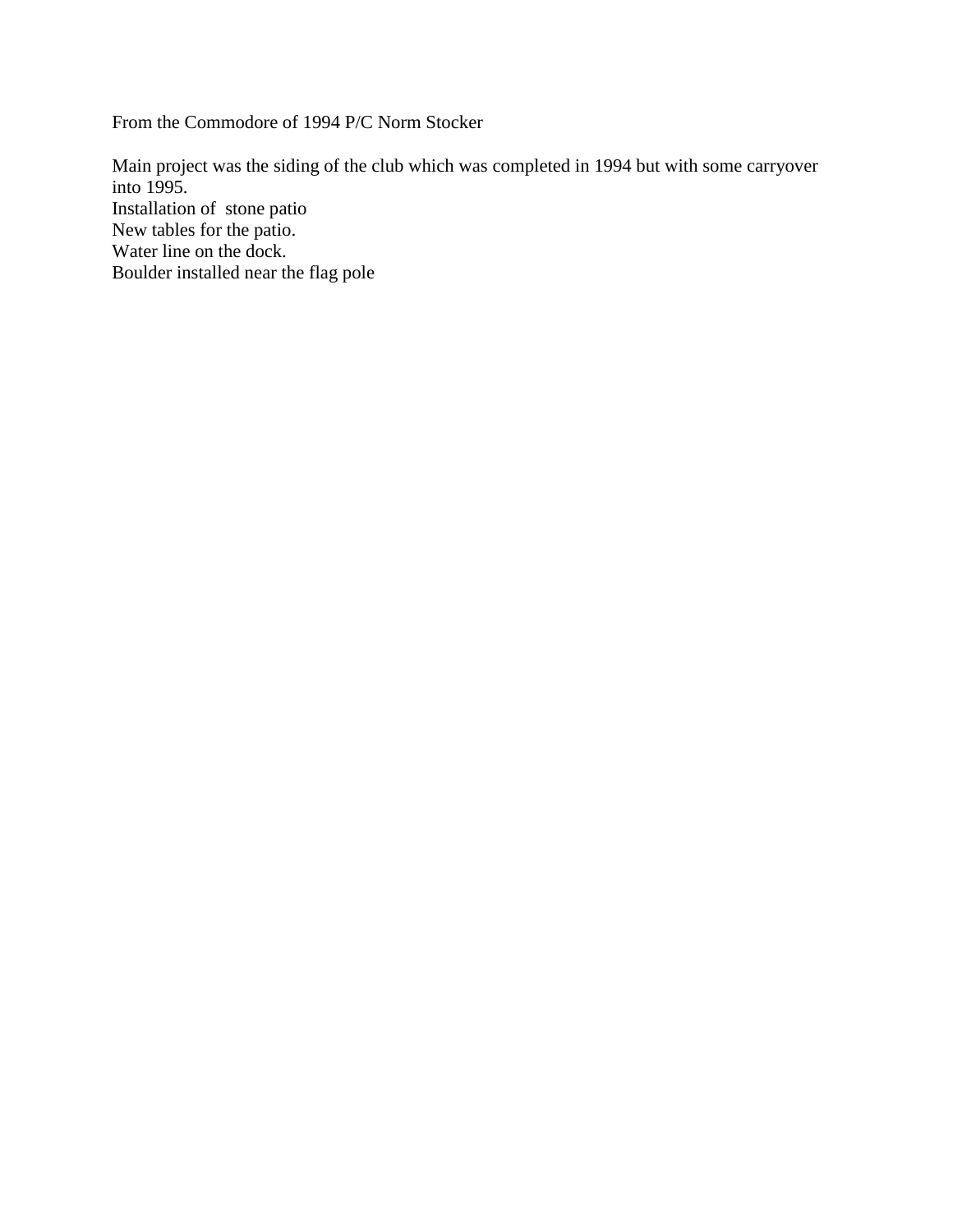From the Commodore of 1995 P/C Bob Warnock

Finished up on siding project with shutters. Finished up on the patio. Umbrellas for the tables.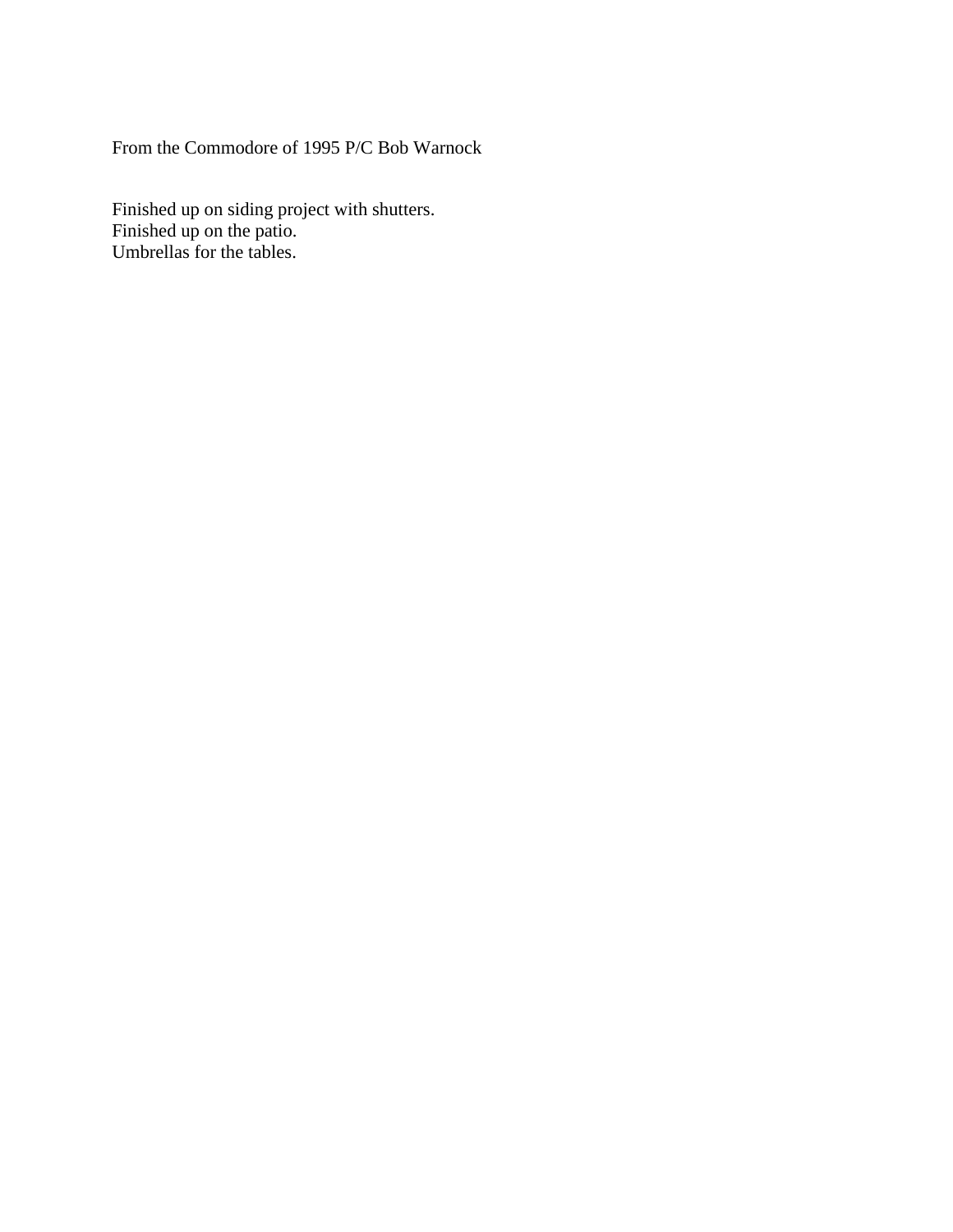From the Commodore of 1998 P/C Robert Dubil:

The best way to start a happy story is at the beginning. After being a director of the Sandy Beach Yacht Club while serving as Secretary and Ditty Bag editor for several years, I was asked if I wanted to "go through the chairs" as a flag officer. That was a no-brainer and so I progressed through being the Fleet Captain to Commodore in 1998.

The well wishes expressed during the New Years' Day Open House were sufficient enough to carry me through the rest of the year.

1998 was the year the Broncos played the Packers in the Super Bowl and just another opportunity to party. The Valentine's Party, new dish washer dedication, SBYC Naval Academy hot tub and sleepover, St. Patrick's Day and Chowder Night all happened before annual spring clean-up and opening day.

Spring clean-up was ultrabusy in that this was the year of putting a new roof on the clubhouse and a major reroofing of the gazebo. Opening Day was celebrated in ship shape and Bristol fashion.

On May 23rd we celebrated the 59th Annual Past Commodore's Punch Party while also honoring the 50th anniversary of P/C Bob Brunton's membership to Sandy Beach Yacht Club. Do you believe we find any reason to party?

The year progressed with the Mother's Day Brunch, Spaghetti Dinner, a "taste of Sandy Beach" party and several Commodore's Balls at neighboring yacht clubs.

The New Boat Christening was a special one, in that we dedicated an ash tree on the property, next to the gazebo, in honor of dear friend, sailing captain and member, Don Vivier, who died way too early and is sadly missed.

The 4th of July Party, 5th Annual Middleport Rendezvous, 3rd Annual River Regatta and July Caribbean themed Party preceded the annual P/C Cruise aboard P/C Mike Murphy's, Lockport Locks Cruise ships. The annual Corn Roast and Snow Ball Cruise at the West Canal Marina followed. More Commodore's Balls followed with my Ball, which was the event to beat all.

There was a T.G.I.F. during each of the Friday's of summer, run by members, fall clean-up, Christmas Parties and an appreciation dinner sponsored by this very grateful and honored Commodore of 1998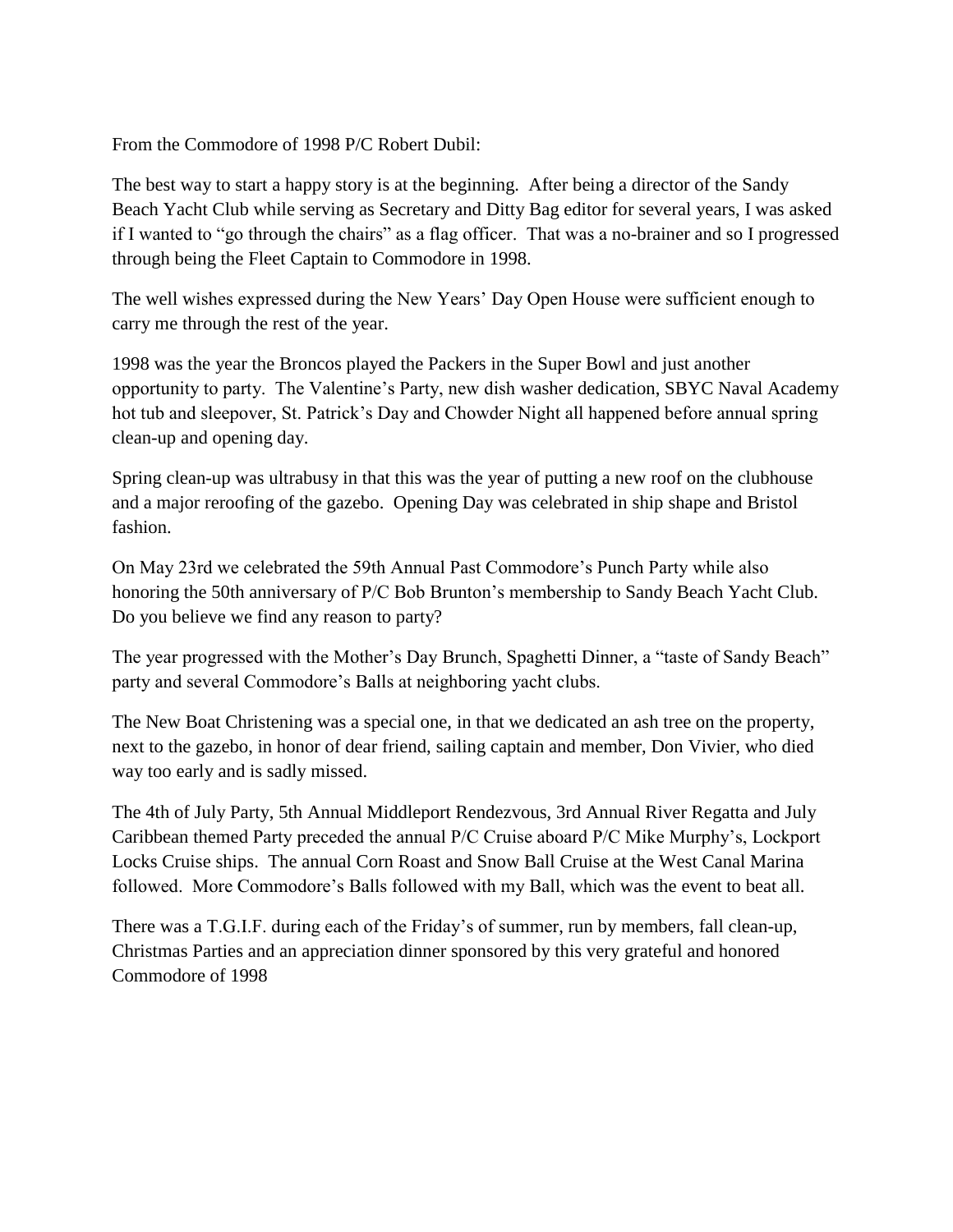## From the Commodore of 1999 – P/C Michael Matusiak

I had the honor of being the last Commodore of the millennium. The projects that were completed were both minor and major. Landscaping stones were placed on the downward slope of the lawn adjacent to the Park Club. They were installed for safety reasons as cutting the grass in this area was treacherous. Most of the lawn was destroyed by winter mold. We replaced large sections of it with sod and the rest we replanted. The major project for the year was replacing the back beer cooler with a built in walk in cooler. We acquired a complete commercial sectional cooler that had the perfect dimensions that could be installed in the back bar room. After completely dismantling all of our current compressors and old beer locker, we were ready for the install. There was one major unforeseen problem. The cooler had an infestation of carpenter ants and could not be salvaged. After some quick research, with our backs against the wall, we constructed a cooler. For the short term, it worked to perfection. We had plenty of cold beer all summer long.

## From the Commodore of 2008 -- P/CRobert J. Zielinski

The major project of 2008 was the building of our garage. Planning, excavation, construction, wiring, and landscaping took the efforts of many club members for an extended time during the spring and summer.

Additionally, with the help of P/C Tom Hauser we established both a long range financial planning spreadsheet to help forecast the need for increases in club revenues and the use of electronic documents for the future club officers as a guide to what needs to get done. These have been passed down to officers following through the chairs.